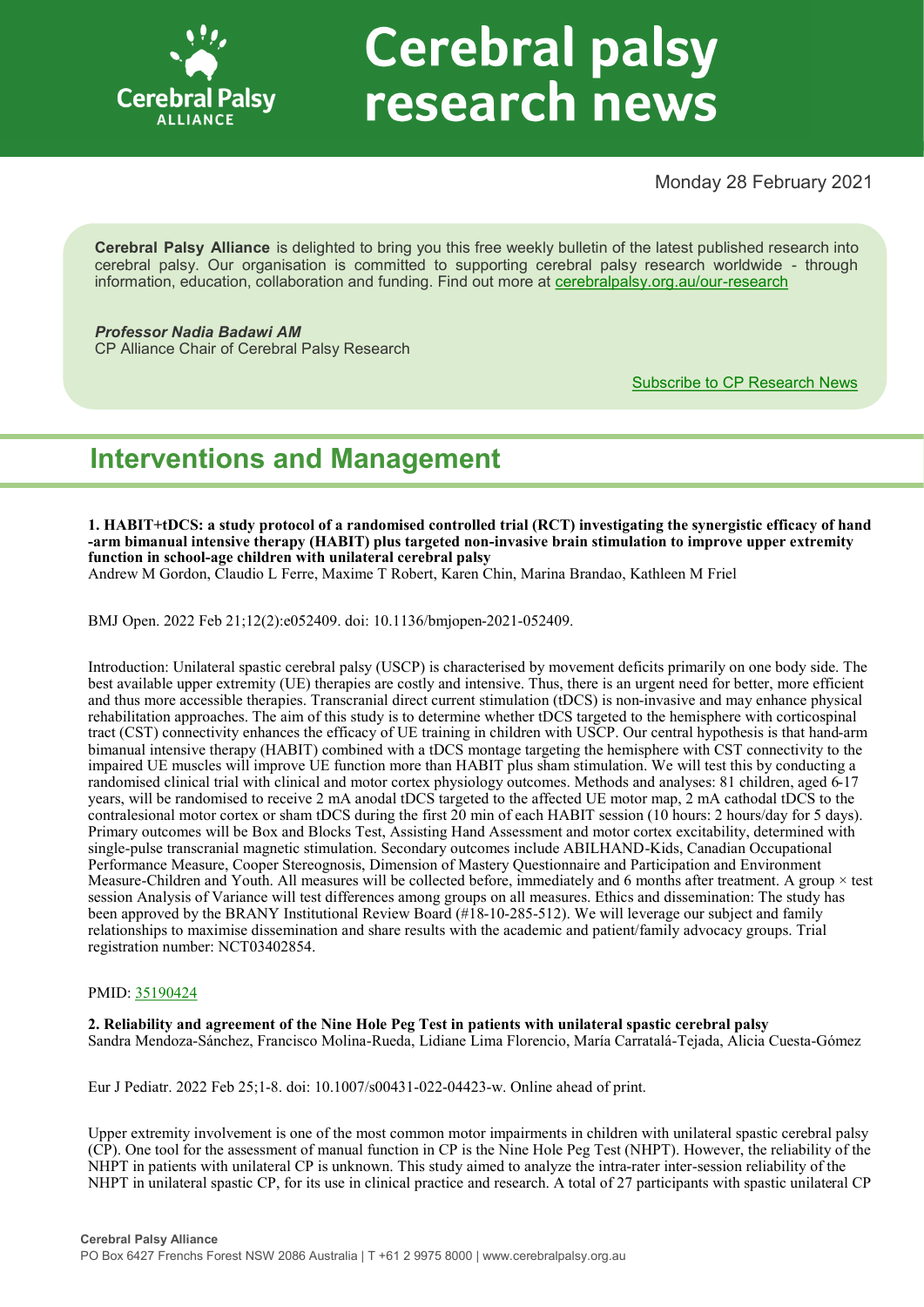were included. Reliability was verified by the intraclass correlation coefficient (ICC), standard error of measurement, and minimum detectable change. The agreement was analyzed by the Bland-Altman method. An excellent intra-rater reliability was observed for the non-affected side (ICC = 0.94) and the affected side (ICC = 0.96). The minimal detectable change was 4 and 12 s for the non-affected and affected side, respectively. There were no significant biases between repetitions. Conclusions: The NHPT showed excellent intra-rater inter-session reliability in patients with spastic unilateral CP. In addition, the test shows adequate agreement and proportionally small errors to assess manual dexterity. What is Known: • The Nine Hole Peg Test (NHPT) is widely used to assess dexterity in patients with neurological conditions. • The NHPT has demonstrated appropriate measurement properties in healthy children and adults with neurological conditions. What is New: • The NHPT presents excellent reliability, small measurement errors, and adequate agreement for the assessment of patients with cerebral palsy. The measurement error of the NHPT in unilateral cerebral palsy may be up to 13% of the total time to perform it.

# PMID: [35212827](http://www.ncbi.nlm.nih.gov/pubmed/35212827)

# **3. Long-Term Evolution of the Hip and Proximal Femur after Hip Reconstruction in Non-Ambulatory Children with Cerebral Palsy: A Retrospective Radiographic Review**

Norine Ma, Peter Tischhauser, Carlo Camathias, Reinald Brunner, Erich Rutz

Children (Basel). 2022 Jan 28;9(2):164. doi: 10.3390/children9020164.

Background: Hip displacement in children with cerebral palsy (CP) has a higher prevalence in non-ambulatory children. Progression can lead to pain, pelvic obliquity and difficulty with sitting. This can be addressed with hip reconstruction. Our study aims to report the long-term radiological outcomes after hip reconstruction, in particular the evolution of femoral head deformity. Methods: A total of 58 hips of non-ambulatory children with CP were evaluated retrospectively using pre-operative, early (median 120 days) and late post-operative (median 8.6 years) anteroposterior standardised radiographs. All the hips were treated with femoral shortening varus derotation osteotomy (VDRO), pelvic osteotomy and an open reduction, if indicated. The radiographical indices measured included the migration percentage (MP), sharp angle, acetabular index, centre-edge angle, neck shaft angle, head shaft angle, pelvic obliquity, femoral head sphericity, femoral head deformity (FHD) and growth plate orientation. Results: Improvements in hip congruency and morphology were evident after reconstructive hip surgery. These were maintained at the late post-operative time point. Median MP improved from 56% (IQR 46-85%) to 0% (IQR 0-15%) at early follow-up. This increased to 12% (IQR 0-20%) at late follow-up. Pre-operatively, FHDs of 14 hips (24%) were classified as grade A (spherical femoral head). This increased to 22 hips (38%) at early follow-up and increased further to 44 hips (76%) at late follow-up. Conclusions: Our study shows that hip reconstruction reduces hip displacement in the long term, indicated by decreased post-operative MP maintained at long-term follow-up. Although non-ambulatory children lack weight-bearing forces promoting bone remodelling, improved femoral head morphology after surgery alters the forces between the acetabulum and the femoral head. Mild femoral head deformity (grades A and B) remained stable and even improved after surgery, postulated to be due to severe osteoporosis allowing remodelling.

# PMID: [35204886](http://www.ncbi.nlm.nih.gov/pubmed/35204886)

**4. Cerebral palsy diagnosis and the impact on hip surveillance enrollment** Jaimy Coates, Kishore Mulpuri, Jennifer Farr, Stacey D Miller

Dev Med Child Neurol. 2022 Feb 25. doi: 10.1111/dmcn.15188. Online ahead of print.

Aim: To investigate the diagnosis at enrollment in the Child Health British Columbia Hip Surveillance Program for Children with Cerebral Palsy (CP) and review the etiologies of children enrolled without a CP diagnosis. Method: Data from 959 children (543 males, 416 females; mean [SD] age at enrollment 6 years 8 months [4 years 2 months]) enrolled in the program between September 2015 and December 2019 were retrospectively reviewed. Enrollment diagnosis, Gross Motor Function Classification System level, migration percentage, and age at enrollment were included. Chart reviews were completed to confirm diagnoses for all children. Etiologies were compared to a list of conditions that are included and excluded from CP registries. Results: Diagnosis at enrollment was CP for 612 (64%), possible CP for 120 (13%), and 'other' for 220 (23%). No diagnosis was provided for seven  $\langle 1\% \rangle$ . CP was confirmed for 700 (73%), including 106 (11.1%) enrolled as 'possible CP' or 'other'; 56 (5.8%) did not have CP due to progressive conditions. Migration percentage was similar across all groups at enrollment. Interpretation: One in four children were enrolled in hip surveillance without a diagnosis of CP or possible CP. Encouraging participation in hip surveillance when children meet the clinical criteria for CP but do not have a confirmed CP diagnosis can improve access to care.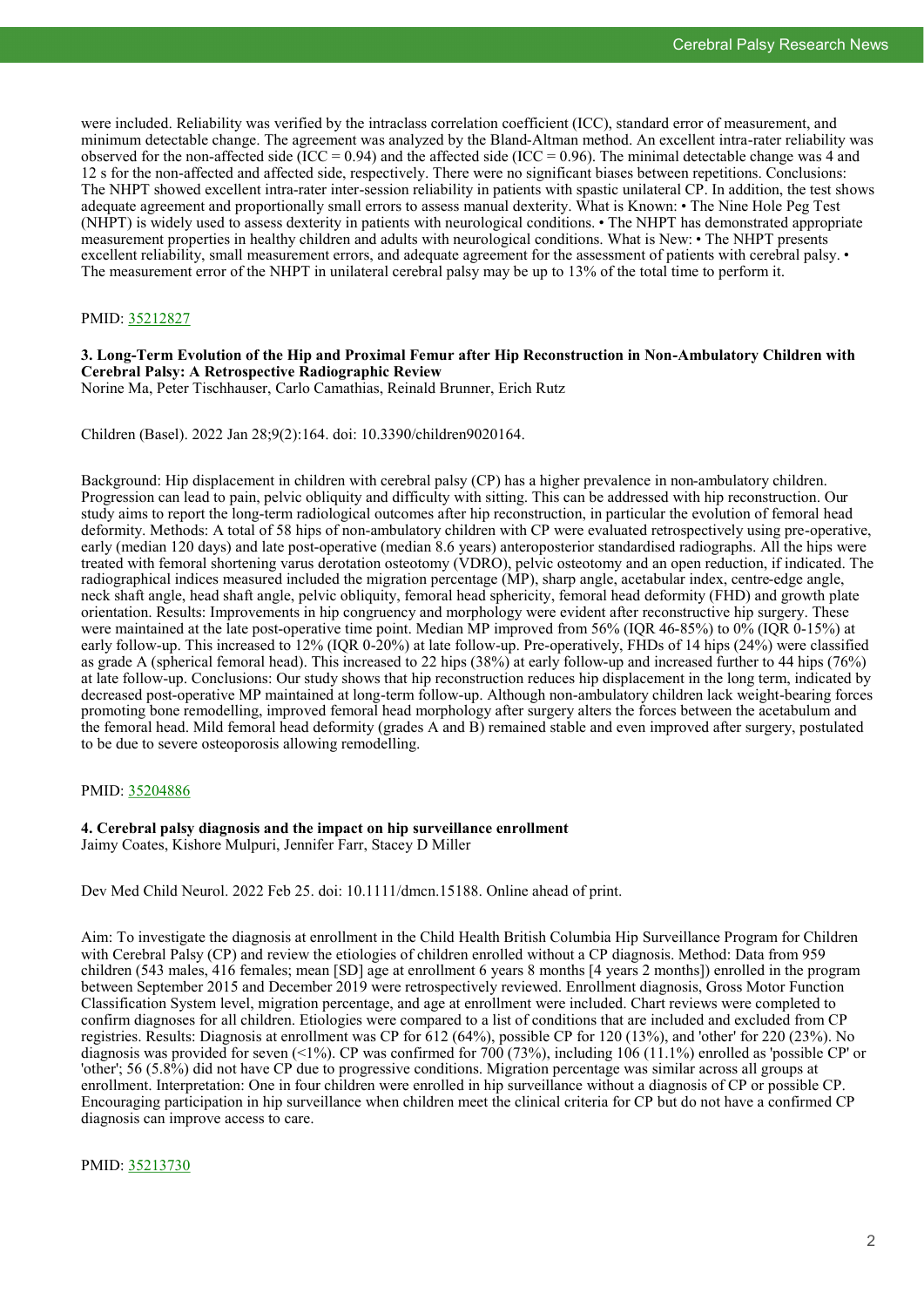**5. Management of abnormal muscle tone: neurosurgical procedures to reduce spasticity: Cerebral palsy in adults** National Guideline Alliance (UK)

London: National Institute for Health and Care Excellence (NICE); 2019 Jan. NICE Evidence Reviews Collection.

When aggravating factors are removed and enteral or intramuscular pharmacological agents have been tried to their maximum tolerated dosage, neurosurgical interventions, such as intrathecal baclofen therapy and selective dorsal rhizotomy, are available for spasticity management. Both procedures require anaesthetic, and have surgical and recovery risks. However, they also have the potential to reduce spasticity and pain and improve quality of life. The aim of this review question is to examine the effectiveness of these interventions, taking into account the burden of having surgery, follow up and potential adverse events, as well as patient and carer experience.

# PMID: [35192280](http://www.ncbi.nlm.nih.gov/pubmed/35192280)

**6. Management of abnormal muscle tone: pharmacological treatments for spasticity: Cerebral palsy in adults** National Guideline Alliance (UK)

London: National Institute for Health and Care Excellence (NICE); 2019 Jan. NICE Evidence Reviews Collection.

Spasticity is a dynamic increase in the tone of muscles, causing muscles to spasm, or to be tight, and is experienced by some adults with cerebral palsy. Spasticity can limit a person's movement, function and quality of life. When factors that aggravate spasticity have been removed, enteral or intramuscular agents are available to treat the remaining spasticity. The aim of this review is to evaluate the effectiveness of pharmacological treatments for spasticity.

# PMID: [35192276](http://www.ncbi.nlm.nih.gov/pubmed/35192276)

# **7. Management of abnormal muscle tone: treatments to reduce dystonia: Cerebral palsy in adults**

National Guideline Alliance (UK)

London: National Institute for Health and Care Excellence (NICE); 2019 Jan. NICE Evidence Reviews Collection. Dystonia is a pattern of sustained disturbed muscle contraction causing abnormal posture and frequent involuntary movements in some adults with cerebral palsy. There can be environmental, physical or psychological factors that aggravate dystonia and once they have been removed there are enteral and intramuscular pharmacological agents that can be used to manage dystonia. Neurosurgical procedures, such as intrathecal baclofen therapy, and in severe intractable cases Deep Brain Stimulation (DBS) are currently available options. Both procedures require anaesthetic, and have surgical, recovery and long-term risks. This review question examines the effectiveness of these interventions, including patient experience and quality of life and in the case of DBS the potential complications of brain surgery as well as on-going maintenance costs.

# PMID: [35192275](http://www.ncbi.nlm.nih.gov/pubmed/35192275)

# **8. Enhanced recovery after surgery in pediatric cerebral palsy patients undergoing bilateral lower extremity orthopedic surgery: A pilot study**

Nichole M Doyle, Kathryn Keeler, Todd A Glenski, Ezra Goodrich, Marisha Madhira

Paediatr Anaesth. 2022 Feb 24. doi: 10.1111/pan.14348. Online ahead of print.

No abstract available

# PMID: [35212080](http://www.ncbi.nlm.nih.gov/pubmed/35212080)

**9. Atypical triceps surae force and work patterns underlying gait in children with cerebral palsy** Anahid Ebrahimi, Michael H Schwartz, Jack A Martin, Tom F Novacheck, Darryl G Thelen

J Orthop Res. 2022 Feb 25. doi: 10.1002/jor.25307. Online ahead of print.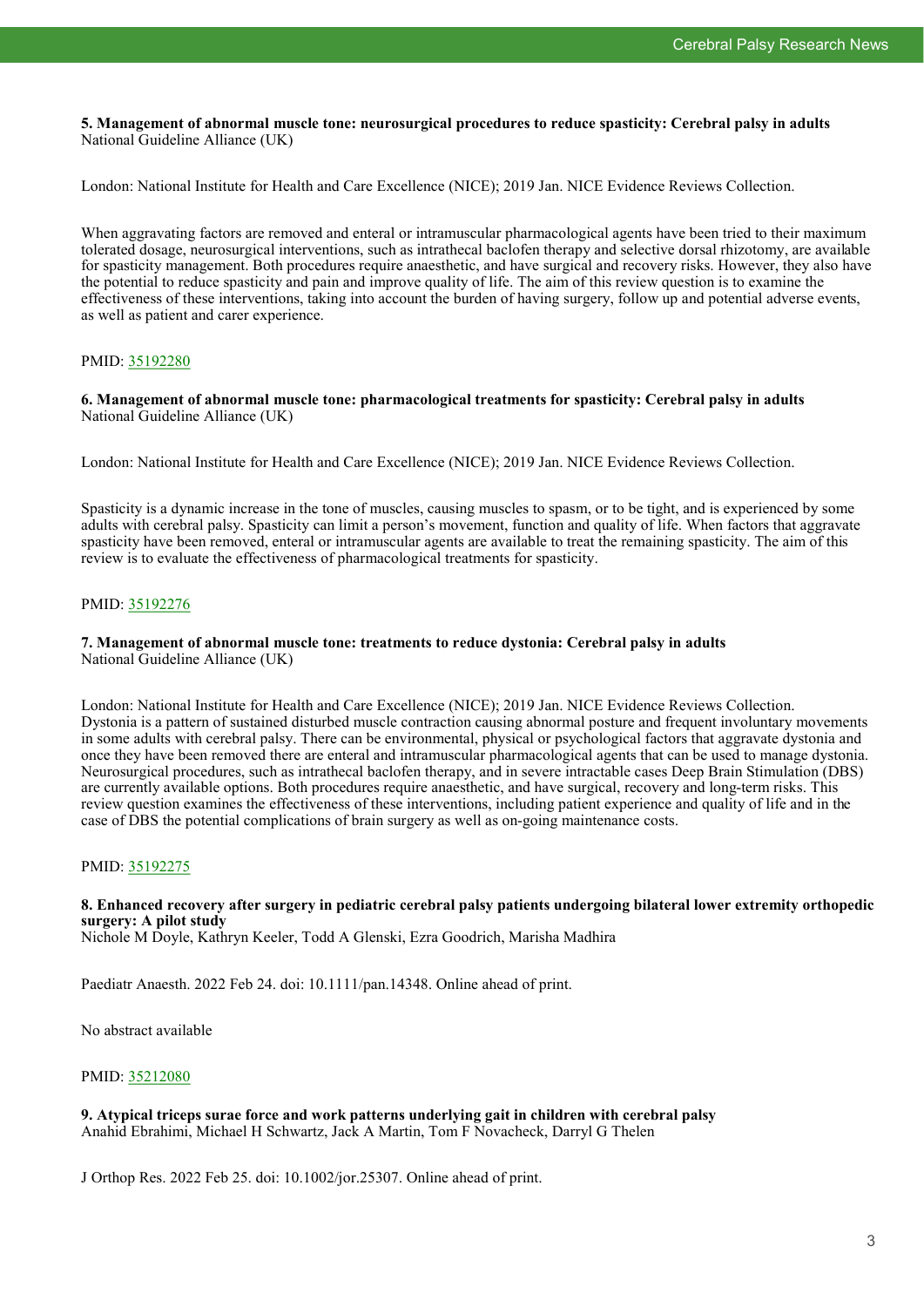The purpose of this study was to quantitatively assess Achilles tendon mechanical behavior during gait in children with cerebral palsy (CP). We used a newly designed non-invasive sensor to measure Achilles tendon force in 11 children with CP (4F, 8-16 years old) and 15 typically developing children (controls) (9F, 8-17 years old) during overground walking. Mechanical work-loop plots (force-displacement plots) were generated by combining muscle-tendon kinetics, kinematics, and EMG activity to evaluate the Achilles tendon work generated about the ankle. Work loops patterns in children with CP were substantially different than those seen in controls. Notably, children with CP showed significantly diminished work production at their preferred speed compared to controls at their preferred speed and slower speeds. Despite testing a heterogeneous population of children with CP, we observed a homogenous spring-like muscle-tendon behavior in these participants. This is in contrast with control participants who used their plantar flexors like a motor during gait. Statement of Clinical Significance: These data demonstrate the potential for using skin-mounted sensors to objectively evaluate muscle contributions to work production in pathological gait. This article is protected by copyright. All rights reserved.

# PMID: [35212418](http://www.ncbi.nlm.nih.gov/pubmed/35212418)

**10. Instrumented Gait Analysis (IGA) for Management of Children With Cerebral Palsy: A Needs Assessment Survey** Ellen M Godwin, Yasser Salem, Rebecca A States, Joseph J Krzak, Mark McMulkin, Amy Bodkin-Winter

Pediatr Phys Ther. 2022 Feb 18. doi: 10.1097/PEP.0000000000000876. Online ahead of print.

Purpose: This needs assessment survey identifies the priorities of the clinical and research communities involved with the use of instrumented gait analysis (IGA) for a clinical practice guideline on IGA use with children with cerebral palsy (CP). Methods: Thirteen Likert scale questions asked about the importance of topics related to IGA. Other questions addressed respondents' demographics, experience with IGA, patient populations, and gait laboratory characteristics. Several open-ended questions were included and analyzed. Results: The survey was completed by 43 physical therapists and 53 non-physical therapists involved with IGA. More than 90% rated the following as critically or highly important: reliability and validity of IGA to identify gait pathology (94%); ability to longitudinally track gait pathology (93%); use in planning interventions (93%); use in evaluating outcomes (93%); and definition of IGA (90%). Conclusions and recommendations for clinical practice: This needs assessment survey identified the topic priorities of clinicians and practitioners who use IGA for the management of children with CP. These results will guide the development of a clinical practice guideline on the use of IGA for the management of CP.

# PMID: [35184074](http://www.ncbi.nlm.nih.gov/pubmed/35184074)

# **11. Inter- and intra-rater reliability of the modified modified ashworth scale in the assessment of muscle spasticity in cerebral palsy: A preliminary study**

Noureddin Nakhostin Ansari, Maryam Rahimi, Soofia Naghdi, Zahra Barzegar-Ganji, Scott Hasson, Ehsan Moghimi

J Pediatr Rehabil Med. 2022 Feb 21. doi: 10.3233/PRM-190648. Online ahead of print.

Purpose: The aim of the study was to investigate the inter- and intra-rater reliability of the Modified Modified Ashworth Scale (MMAS) in the assessment of lower extremity spasticity in children with spastic cerebral palsy (CP). Methods: Fifteen children  $(10 \text{ boys})$  with a mean age of  $8.7\pm3.4$  years participated. Two physiotherapists rated the spasticity of the hip adductors, knee extensors, and ankle plantar flexors for inter-rater reliability. Each child was examined again by one of the physiotherapists (same physiotherapist for all of the children) for intra-rater reliability (mean interval = 7 days). A random sequence of raters and muscles tested was applied. Results: The reliability of the intraclass correlation coefficients (ICC) for individual muscle groups ranged between good to excellent (ICCagreement of 0.60-0.83). The ICC values for overall inter-rater (ICCagreement =  $0.82$ ) and intra-rater reliability (ICCagreement = 0.85) were excellent. Conclusion: The MMAS showed excellent reliability for the assessment of lower extremity muscle spasticity in children with cerebral palsy. However, an interpretation should be made with caution due to the small sample size and wide range of confidence interval values.

# PMID: [35213334](http://www.ncbi.nlm.nih.gov/pubmed/35213334)

# **12. The Short-term Effects of Hippotherapy and Therapeutic Horseback Riding on Spasticity in Children With Cerebral Palsy: A Meta-analysis**

Cheolhwan Hyun, Kyungmin Kim, Soolim Lee, Nayeon Ko, In-Sik Lee, Seong-Eun Koh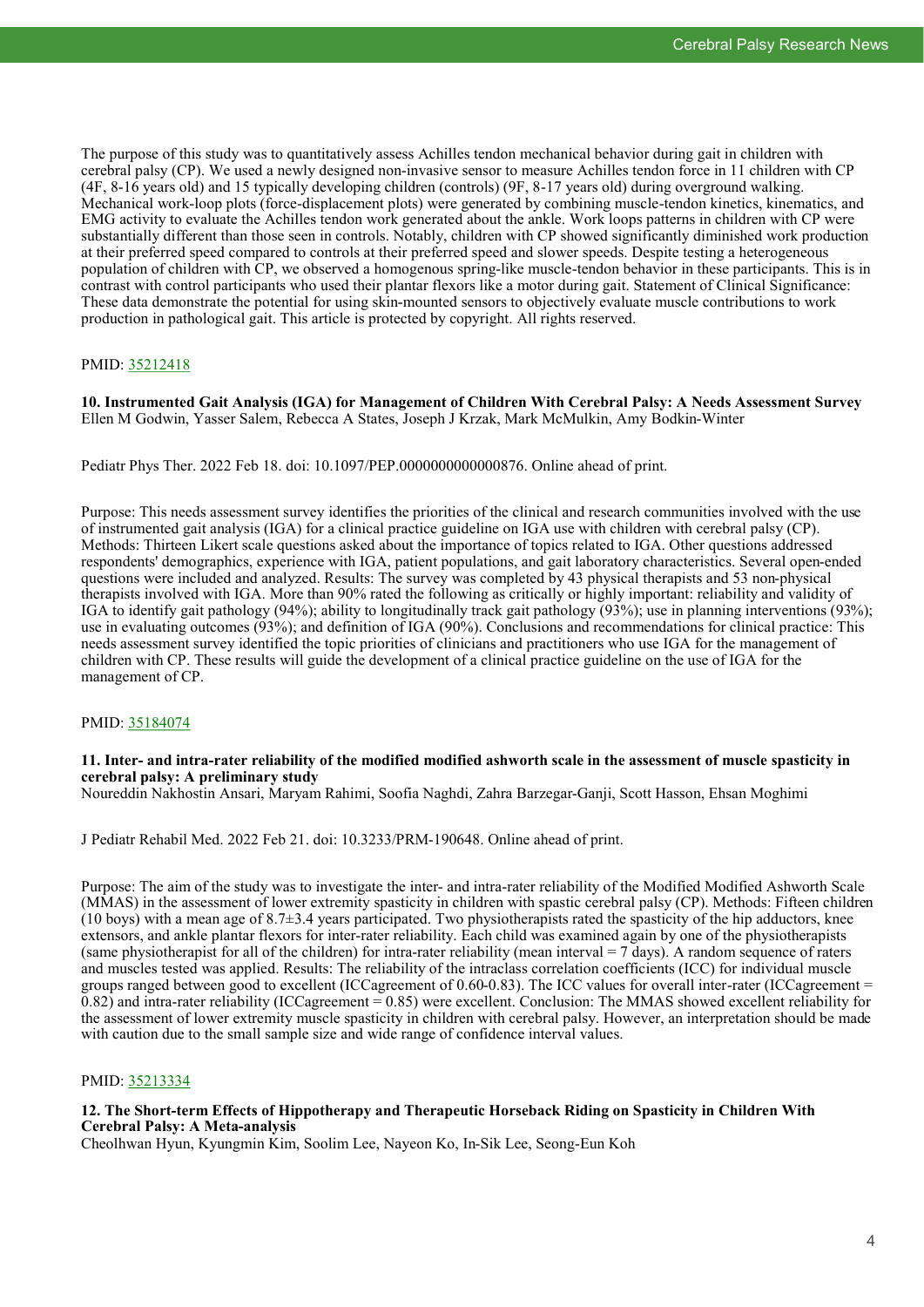Pediatr Phys Ther. 2022 Feb 18. doi: 10.1097/PEP.0000000000000880. Online ahead of print.

Purpose: We systematically reviewed the short-term effects of hippotherapy and therapeutic horseback riding (THR) on lowerlimb muscle spasticity in children with cerebral palsy (CP). Methods: PubMed, EMBASE, Cochrane Library, and Google Scholar databases were searched for relevant quantitative studies. Treatment effects were coded using the Ashworth scale (AS) or modified Ashworth scale (MAS) in pre- and posttreatment evaluations. Of the 73 studies identified initially, 7 met the inclusion criteria. Results: Treatment was associated with positive effects on lower-limb muscle spasticity, as supported by the AS or MAS scores. However, repeated trials did not show a statistically significant difference from a single trial  $\overline{(Q)} = 2.95$ , P = .086). Conclusion: Hippotherapy and THR can be used to treat lower-limb muscle spasticity in children with CP. However, repeated sessions did not show a better effect in reducing spasticity. What this adds to the evidence: This is the first metaanalysis to confirm that hippotherapy or THR can reduce lower-limb muscle spasticity in children with CP in the short term, but long-term effects on function still require further studies.

# PMID: [35184078](http://www.ncbi.nlm.nih.gov/pubmed/35184078)

**13. Estimation of Gross Motor Functions in Children with Cerebral Palsy Using Zebris FDM-T Treadmill** Mariusz Bedla, Paweł Pięta, Daniel Kaczmarski, Stanisław Deniziak

J Clin Med. 2022 Feb 12;11(4):954. doi: 10.3390/jcm11040954.

A standardized observational instrument designed to measure change in gross motor function over time in children with cerebral palsy is the Gross Motor Function Measure (GMFM). The process of evaluating a value for the GMFM index can be time consuming. It typically takes 45 to 60 min for the patient to complete all tasks, sometimes in two or more sessions. The diagnostic procedure requires trained and specialized therapists. The paper presents the estimation of the GMFM measure for patients with cerebral palsy based on the results of the Zebris FDM-T treadmill. For this purpose, the regression analysis was used. Estimations based on the Generalized Linear Regression were assessed using different error metrics. The results obtained showed that the GMFM score can be estimated with acceptable accuracy. Because the Zebris FDM-T is a widely used device in gait rehabilitation, our method has the potential to be widely adopted for objective diagnostics of children with cerebral palsy.

# PMID: [35207227](http://www.ncbi.nlm.nih.gov/pubmed/35207227)

# **14. Interventions that improve function and participation: physical function: Cerebral palsy in adults** National Guideline Alliance (UK)

London: National Institute for Health and Care Excellence (NICE); 2019 Jan. NICE Evidence Reviews Collection.

Physical function and mobility can be reduced in adults with cerebral palsy due to a number of factors. These include musculoskeletal weakness, disorders of tone, development of contracture and deformity as well as cognition and mood. Maintenance of strength and range of movement is therefore important. Current practice is based on physiotherapy such as stretching and occupational therapy, rehab engineering, and orthotics. This review question aims to look at the efficacy and cost of available interventions.

# PMID: [35192279](http://www.ncbi.nlm.nih.gov/pubmed/35192279)

# **15. ASSOCIATION BETWEEN DAILY PHYSICAL ACTIVITY AND CLINICAL ANTHROPOMORPHIC MEASURES IN ADULTS WITH CEREBRAL PALSY**

Stephen Leb, Christina Marciniak, Deborah Gaebler-Spira, Liqi Chen, Ariane Garrett

Arch Phys Med Rehabil. 2022 Feb 21;S0003-9993(22)00208-8. doi: 10.1016/j.apmr.2022.01.150. Online ahead of print.

Objective: To describe the relationship between activity level and cardiovascular risk measures as well as describe general activity patterns of adults with cerebral palsy Design: Cross-Sectional Setting: Academic Outpatient Rehabilitation Clinic. Participants: 47 adults with cerebral palsy (CP) Interventions: Not applicable Main Outcome Measures: Gross Motor Functional Classification System (GMFCS) level was determined by validated self-report questionnaire. Activity (daily step count, walk time, sitting time, standing time, and transitional movements) over 6 days recorded using an activPAL. Weight,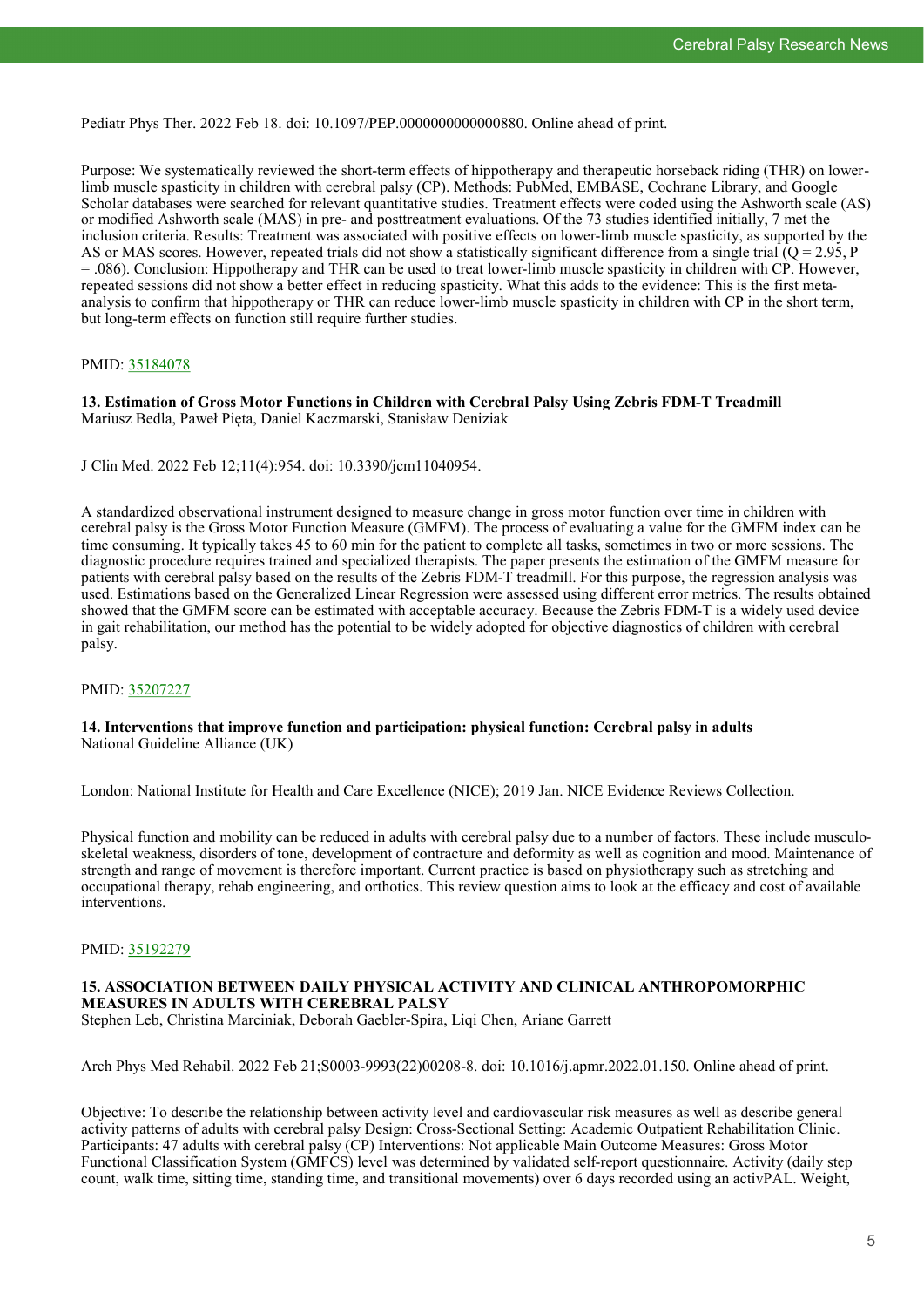body mass index (BMI), and waist to hip ratio (WHR) were measured. Bivariate relationships between anthropomorphic and activity measures were assessed. Results: 38 participants completed all measurements. Nine were excluded due to incomplete activPAL data. The median age was 28.50 years [interquartile range 24.25,47.00], range 18-77 years. Participants' GMFCS levels were I:13%, II:16%, III:21%, IV:34%, and V:16%. Median steps/day for GMFCS I/II participants were 5258.3[3606.8, 6634.7], while median steps/day were 1681.3 [657.2, 2751.8] and 30.0 [6.8, 54.2] for GMFCS level III and IV/V participants, respectively. Significantly greater steps/day were found for GMFCS I/II or III participants compared to those GMFCS IV/V  $(p<0.001$  and  $p=0.0074$ , respectively). 60.5% of the subjects had a BMI in the normal range, 10.5% were obese, 23.6% were overweight, and 5.3% were underweight. For subjects with GMFCS I/II, the Spearman's rank correlation coefficient for time standing and waist circumference was -0.73 (0.01). Subjects GMFCS III and GMFCS IV/V had respective correlations of -0.16 (0.71) and -0.01 (0.98). For subjects with GMFCS I/II, the Spearman's rank correlation coefficient for standing time and BMI was  $-0.55$  (p= 0.08). For the GMFCS III and GMFCS IV/V groups the respective correlation was  $-0.19$  (0.67) and 0.00 (1.00). Conclusions: Subjects with GMFCS level I or II who engaged in more activity tended to have more favorable anthropometric profiles. Subjects GMFCS III, IV, or V did not have a similar trend. Our findings suggest factors beyond activity patterns affect anthropometrics to a greater degree in those with higher GMFCS levels.

#### PMID: [35202580](http://www.ncbi.nlm.nih.gov/pubmed/35202580)

#### **16. Hammersmith Infant Neurological Examination in infants born at term: Predicting outcomes other than cerebral palsy**

Domenico M Romeo, Frances M Cowan, Leena Haataja, Daniela Ricci, Elisa Pede, Francesca Gallini, Francesco Cota, Claudia Brogna, Mario G Romeo, Giovanni Vento, Eugenio Mercuri

Dev Med Child Neurol. 2022 Feb 24. doi: 10.1111/dmcn.15191. Online ahead of print.

Aim: We explored the ability of the Hammersmith Infant Neurological Examination (HINE) to identify cognitive performance delay at 2 years in a large cohort of infants born at term. Method: We conducted a retrospective study of infants born at term at risk of neurodevelopmental impairments assessed using the HINE between 3 and 12 months post-term age and compared them with a cohort of typically developing infants born at term. All infants performed a neurodevelopmental assessment at 2 years of age using the Mental Development Index (MDI) of the Bayley Scales of Infant Development, Second Edition; the presence of cerebral palsy (CP) was also reported. The infants were classified as being cognitively normal/mildly delayed or significantly delayed (MDI  $\leq$  70). The predictive validity of HINE scores for significantly delayed cognitive performance, in infants with and without CP, was calculated using specific cut-off scores according to age at assessment. Results: A total of 446 at-risk and 235 typically developing infants (345 males, 336 females; mean [SD] gestational age 38.7 weeks [1.4], range 25-36 weeks) were included. Of the at-risk infants, 408 did not have CP at 2 years; 243 had a normal/mild delayed MDI and 165 had an MDI less than 70. Of the at-risk infants, 38 developed CP. HINE scores showed a good sensitivity and specificity, mainly after 3 months, for identifying significantly delayed cognitive performance in infants without CP. In those with CP, the score was associated with their cognitive performance. The comparison group had the highest HINE scores. Interpretation: The HINE provides evidence about the risk of delayed cognitive performance at age 2 years in infants born at term with and without CP.

# PMID: [35201619](http://www.ncbi.nlm.nih.gov/pubmed/35201619)

# **17. Cost-effectiveness of cervical length screening and progesterone treatment to prevent spontaneous preterm delivery in Sweden**

T Wikström, P Kuusela, B Jacobsson, H Hagberg, P Lindgren, M Svensson, U Britt Wennerholm, L Valentin

Ultrasound Obstet Gynecol. 2022 Feb 23. doi: 10.1002/uog.24884. Online ahead of print.

Objective: The aim is to estimate the cost-effectiveness of strategies to prevent spontaneous preterm delivery (PTD) in asymptomatic singleton pregnancies, using prevalence and health care cost data from a Swedish health care context. Methods: We designed a decision analytic model based on the Swedish CERVIX-study to estimate the cost-effectiveness of strategies to prevent spontaneous preterm delivery in asymptomatic women with a singleton pregnancy. The model was constructed as a combined decision-tree and a Markov model with the time horizon of 100 years. Four strategies (universal screening, low-risk based screening, risk based screening and nullipara screening) include second trimester cervical length screening with transvaginal ultrasound followed by vaginal progesterone treatment in case of short cervix. A fifth preventive strategy means vaginal progesterone treatment of women with previous spontaneous PTD but no cervical length screening (Treat high-risk no screening). For comparison, we use a sixth strategy implying no specific intervention to prevent spontaneous PTD, reflecting the current situation in Sweden (No screening). Probabilities for short cervix (≤25 mm, base-case) and for spontaneous PTD at  $\leq$ 33+0 weeks and at 33+0 to 36+6 weeks were derived from the CERVIX-study, and probabilities for stillbirth, neonatal mortality and long-term morbidity (cerebral palsy) from Swedish health data registers. Costs are based on Swedish data, except costs for cerebral palsy, which are based on Danish data. We assumed vaginal progesterone to reduce spontaneous PTD at <33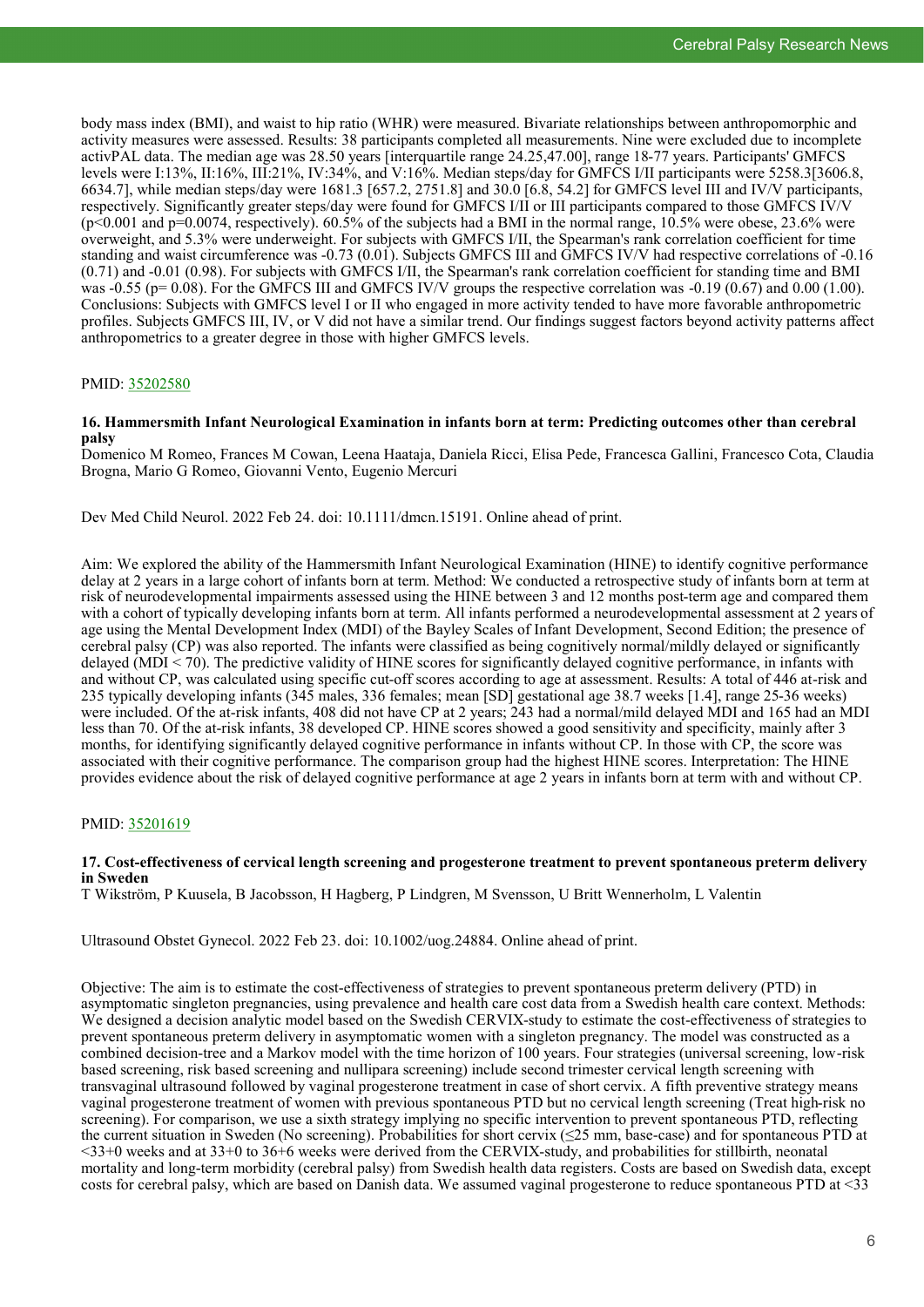weeks with 30% and spontaneous PTD at 33 to 36 weeks by 10% (information from the literature). All analyses are from a societal perspective. We express the effectiveness of each strategy as gained quality adjusted life years (QALYs) and present cost-effectiveness as average and incremental cost-effectiveness ratios (ACER; average cost per gained QALY compared to No screening, ICER; the difference in costs divided by the difference in QALYs for each of two strategies being compared). We performed deterministic and probabilistic sensitivity analyses. The results of the latter are shown as cost-effectiveness acceptability curves. Willingness-to-pay was set at maximum 500 000 Swedish krona (56 000 US Dollars) as suggested by the Swedish National Board of Health and Welfare. Results: All interventions gave better health outcomes than No screening. The best strategy in terms of improved health outcomes was Low-risk based screening (i.e. treat women with previous spontaneous PTD, screen remaining women), irrespective of whether screening was performed at 18+0 to 20+6 weeks (Cx1) or at 21+0 to 23+6 weeks (Cx2). Low-risk based screening at Cx1 was cost-effective, while Low-risk based screening at Cx2 entailed high costs compared to other alternatives. The ACERs were 2200 USD for Low-risk based screening at Cx1 and 36 800 USD for Low-risk based screening at Cx2. Cost-effectiveness was particularly sensitive to progesterone effectiveness and to productivity-loss due to sick-leave during pregnancy. The probability that Low-risk based screening is cost-effective at Cx1 compared to No screening is 72%. Conclusion: Interventions to prevent spontaneous PTD, including cervical length screening with progesterone treatment, may be cost-effective in Sweden. This article is protected by copyright. All rights reserved.

# PMID: [35195310](http://www.ncbi.nlm.nih.gov/pubmed/35195310)

# **18. Identifying pain, such as musculoskeletal and gastrointestinal pain: Cerebral palsy in adults** National Guideline Alliance (UK)

London: National Institute for Health and Care Excellence (NICE); 2019 Jan. NICE Evidence Reviews Collection.

Adults with cerebral palsy may experience pain due to a number of common co-morbidities such as musculo-skeletal and gastro-intestinal problems. In addition adults with cerebral palsy may not be able to communicate their pain and may instead demonstrate pain through changes in behaviours. This review question looks at the available evidence on how to identify the presence, site and severity of pain in adults with cerebral palsy.

# PMID: [35192268](http://www.ncbi.nlm.nih.gov/pubmed/35192268)

# **19. Assessing and monitoring complications and comorbidities: mental health problems: Cerebral palsy in adults** National Guideline Alliance (UK)

London: National Institute for Health and Care Excellence (NICE); 2019 Jan. NICE Evidence Reviews Collection.

Adults with cerebral palsy may experience mental health issues, such as anxiety and depression more frequently than the wider population. Learning and communication difficulties can also lead to specific emotions and behaviours that require specialist understanding and input. As part of this they may also experience barriers to accessing support for their problems. This question reviews the evidence for the assessment and monitoring of these mental health problems.

# PMID: [35192267](http://www.ncbi.nlm.nih.gov/pubmed/35192267)

# **20. Identifying and managing respiratory disorders associated with cerebral palsy: assisted ventilation: Cerebral palsy in adults**

National Guideline Alliance (UK)

London: National Institute for Health and Care Excellence (NICE); 2019 Jan. NICE Evidence Reviews Collection.

Conservative treatment for chronic respiratory disorders aims to ensure adequate supply of oxygenation. This is commonly achieved through treatment with bronchodilators, corticosteroids, and controlled oxygen. People who do not respond to such interventions receive ventilation. If ventilation involves any instrument that is inserted in the trachea through the mouth, such as an endotracheal tube, it is referred to as invasive assisted ventilation. This may be associated with adverse events such as tissue damage and infections. In non-invasive ventilation the patient receives air or a mixture of air and oxygen from a flow generator through a full facial or nasal mask which is a less invasive method of supplying sufficient oxygen to the body with potentially fewer adverse events. This evidence review sets out to investigate the effectiveness of assisted ventilation for adults with cerebral palsy who have a chronic respiratory disorder.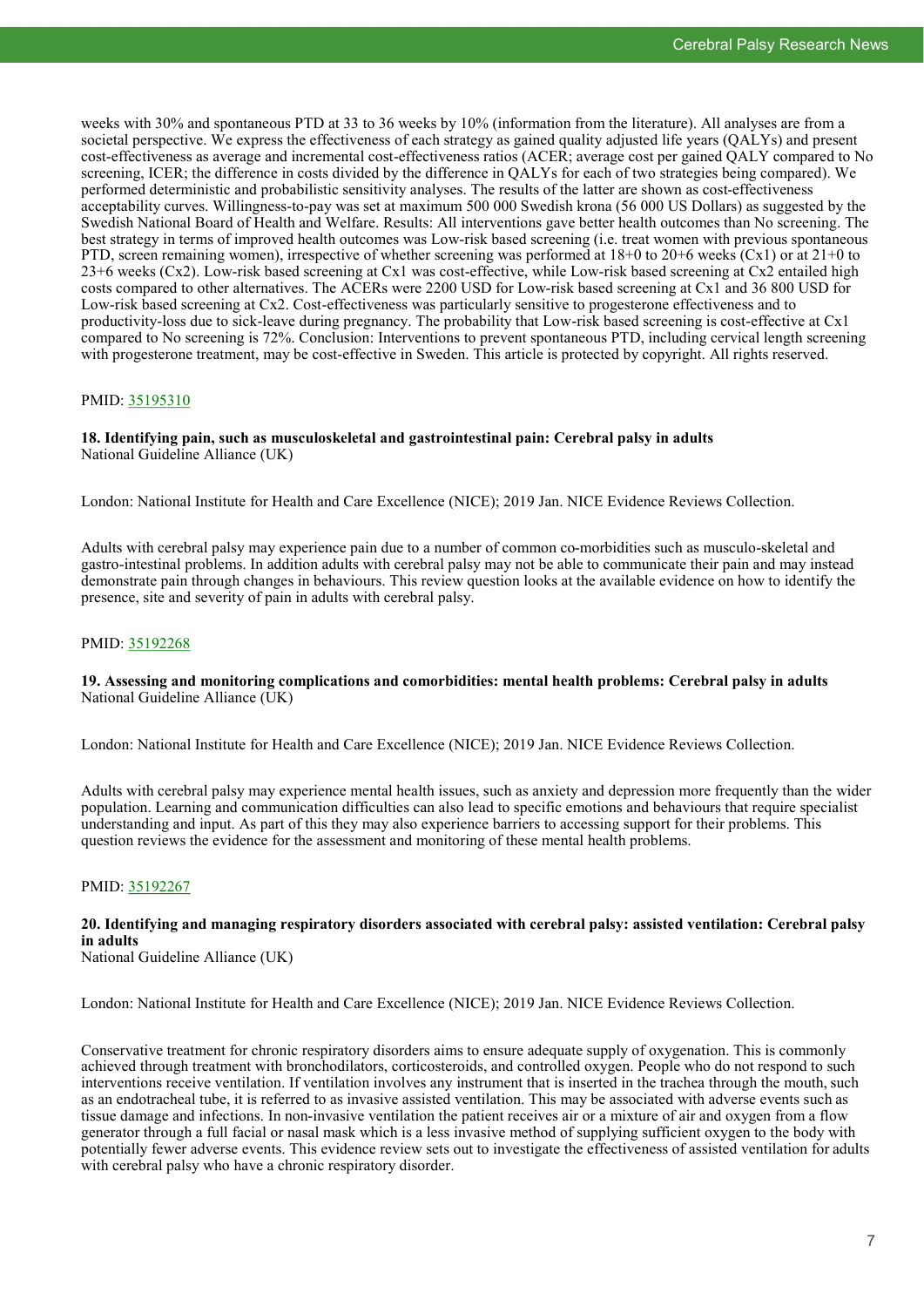# PMID: [35192269](http://www.ncbi.nlm.nih.gov/pubmed/35192269)

# **21. Identifying and managing respiratory disorders associated with cerebral palsy: protocols for monitoring respiratory health: Cerebral palsy in adults**

National Guideline Alliance (UK)

London: National Institute for Health and Care Excellence (NICE); 2019 Jan. NICE Evidence Reviews Collection.

Adults with cerebral palsy are at increased risk of respiratory health problems. This may be due to a variety of co-morbidities, including gastro-oesophageal reflux, aspiration of feed or secretions, reduced functional lung volume, muscle tone in the form of respiratory muscle weakness and some side effects of regularly used medication. Identifying adults with these risks and reappraising risk may help prevent infection, and delay respiratory failure. This review question looks at the evidence of clinical and cost effectiveness for methods of identification and monitoring respiratory disorders.

# PMID: [35192270](http://www.ncbi.nlm.nih.gov/pubmed/35192270)

# **22. Identifying and managing respiratory disorders associated with cerebral palsy: prophylactic treatments: Cerebral palsy in adults**

National Guideline Alliance (UK)

London: National Institute for Health and Care Excellence (NICE); 2019 Jan. NICE Evidence Reviews Collection.

Prophylactic or preventative treatments such as posture management, respiratory physiotherapy, cough assist devices, noninvasive ventilation; as well as background medications for gastro-oesophageal reflux, mucolytics and antibiotics can be used to prevent respiratory infections. This question looks at the evidence and cost-effectiveness of these interventions in adults with cerebral palsy.

# PMID: [35192278](http://www.ncbi.nlm.nih.gov/pubmed/35192278)

# **23. Assessing and monitoring complications and comorbidities: Disorders of bones and joints: Cerebral palsy in adults** National Guideline Alliance (UK)

London: National Institute for Health and Care Excellence (NICE); 2019 Jan. NICE Evidence Reviews Collection.

Adults with cerebral palsy can experience more bone and joint problems due to the effects of the movement disorder (weakness, spasticity and dystonia) and some of the treatments they receive, for example those who are less mobile, or on anticonvulsants, may also have loss of bone mineral density. This review question aims to look at how these problems with joints and bone should be assessed and monitored in adults with cerebral palsy.

# PMID: [35192277](http://www.ncbi.nlm.nih.gov/pubmed/35192277)

# **24. Assessing and monitoring complications and comorbidities: feeding and nutritional problems: Cerebral palsy in adults**

National Guideline Alliance (UK)

London: National Institute for Health and Care Excellence (NICE); 2019 Jan. NICE Evidence Reviews Collection.

Adults with cerebral palsy may experience problems with eating or feeding due to a number of co-morbidities. Difficulties with weakness, hand-eye co-ordination, muscle tone, gastro-oesophageal reflux, medications, positioning, carer training and behaviour can all lead to nutritional concerns and there may even be a need for enteral feeding tubes. This review question looks at the evidence available on effective ways of assessment and monitoring of feeding and nutrition.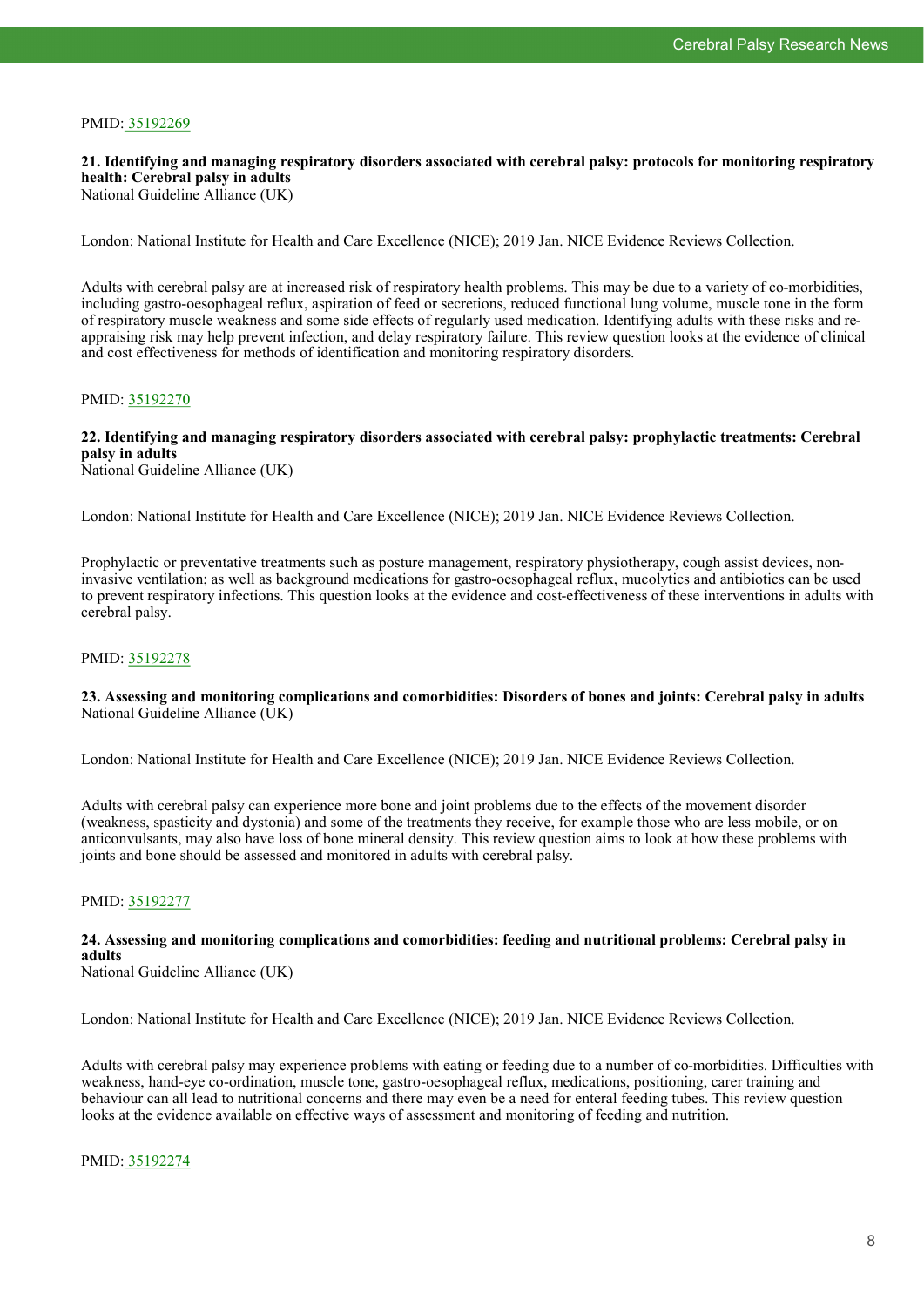# **25. Effects of Stochastic Resonance Stimulation on Manual Function in Children with Hemiplegic Cerebral Palsy: A Pilot Clinical Trial**

Jessica Lynn, Allison Wolf, Travis Bridges, Zachary Pottanat, Suzanne Spivey, Olivier Rolin

PM R. 2022 Feb 20. doi: 10.1002/pmrj.12788. Online ahead of print.

Objective: To investigate the effect of stochastic resonance stimulation (SRS) on manual abilities in children with Hemiplegic Cerebral Palsy DESIGN: This pilot study is a randomized, sham-controlled, one-period, crossover trial. Setting: A neuroscience clinic with specialty therapy programs at an urban, university-based Children's Hospital. Participants: Sixteen children aged 3-16 years who were diagnosed with hemiplegic cerebral palsy and had hand Manual Abilities Classification scale score of I - III with sufficient cognitive abilities to follow instructions. Interventions: Children donned wrist and arm bands that delivered SRS via embedded piezoelectric actuators in two randomly assigned conditions: sham (devices powered off) and subthreshold stimulation (SBT-SRS). Following the randomized protocol, a subset of participants also completed an open-label, above-threshold stimulation (AT-SRS) condition. Children carried out the same unimanual and bimanual tasks during the randomized and open-label protocols; all data were collected in a single session. Main outcome measure(s): Box and Blocks (B&B) test, a unimanual function test, and the Shriners Upper Extremity Evaluation (SHUEE). The SHUEE was video recorded and scored by two raters blinded to experimental condition. Results: Thirteen children completed the B&B task and fourteen children completed the SHUEE. Children in the SBT-SRS condition relative to sham condition moved an average of 1.77 more blocks in one minute ( $p = 0.08$ ); scored an average of 3 points higher on SHUEE spontaneous functional analysis ( $p$ )  $< 0.002$ ); and scored an average of 2.7 points higher on SHUEE dynamic positional analysis ( $p = 0.20$ ). In the open label protocol, children in the AT-SRS condition relative to sham moved 3.9 more blocks than in the sham condition ( $n=8$ ,  $p <$ 0.001); scored an average of 4.5 points higher on SHUEE spontaneous functional analysis ( $n=6$ ,  $p = 0.08$ ); and scored an average of 10.5 points higher on SHUEE dynamic positional analysis ( $n=6$ ,  $p = 0.01$ ). Conclusion(s): In this pilot study, we found preliminary evidence that children with hemiplegic CP demonstrated improved unimanual abilities and increased function of the impaired hand on bimanual tasks when receiving a single session of sub-threshold SRS. Preliminary evidence also suggests that some children with hemiplegic CP may improve more when receiving a single session of above-threshold SRS. Future research using larger, controlled studies should evaluate the optimal intensity, duration, and long-term effect of SRS for improving impaired manual abilities. This article is protected by copyright. All rights reserved.

# PMID: [35187840](http://www.ncbi.nlm.nih.gov/pubmed/35187840)

# **26. Interventions that improve function and participation: vocational and independent living skills: Cerebral palsy in adults**

National Guideline Alliance (UK)

London: National Institute for Health and Care Excellence (NICE); 2019 Jan. NICE Evidence Reviews Collection.

Recreational, educational and vocational participation in society can be reduced in adults with cerebral palsy due to physical, cognitive and emotional disabilities that require interventions to optimise function. Barriers to participation can be environmental, financial, cultural, systemic and institutional. This review question seeks to look at what therapeutic interventions for the individual, based on their abilities and aspirations, improve participation.

# PMID: [35192272](http://www.ncbi.nlm.nih.gov/pubmed/35192272)

# **27. Interventions that improve function and participation: communication: Cerebral palsy in adults** National Guideline Alliance (UK)

London: National Institute for Health and Care Excellence (NICE); 2019 Jan. NICE Evidence Reviews Collection.

Adults with cerebral palsy can have communication difficulties due to their underlying motor disorder, learning difficulties and problems with medication and equipment. In current practice speech and language therapy assessment is used to identify interventions including alternative augmentative communication systems that can be used to assist communication. The effectiveness of these interventions is analysed in this review question.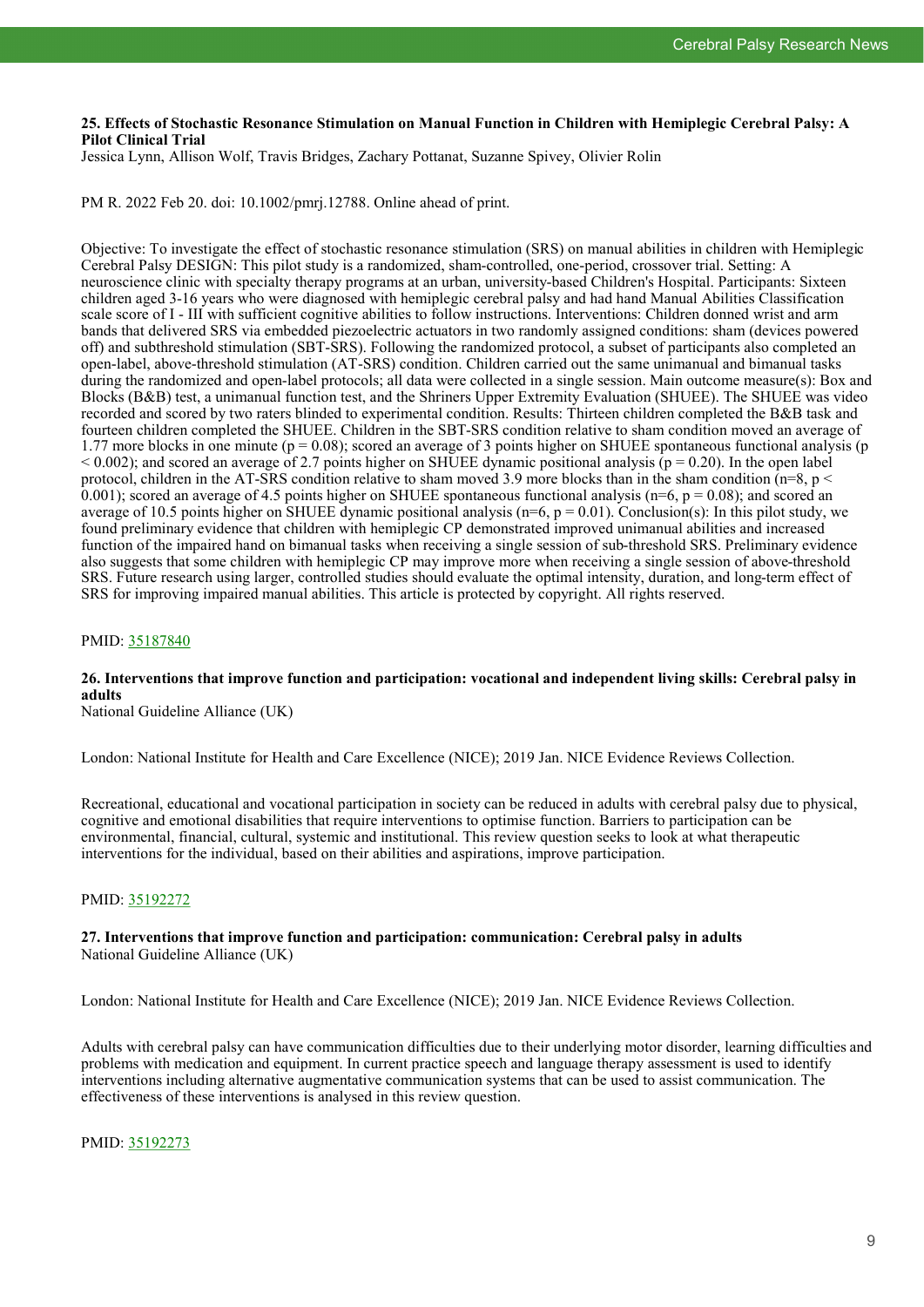**28. Interventions that improve function and participation: electronic assistive technology: Cerebral palsy in adults** National Guideline Alliance (UK)

London: National Institute for Health and Care Excellence (NICE); 2019 Jan. NICE Evidence Reviews Collection.

Electronic assistive technology can be used by adults with cerebral palsy to improve choice and independence. This is achieved through a wide variety of different methods and devices to facilitate environmental control (for example eye gaze technology, switches and computer access). In this review question the effectiveness and cost of the available technology in promoting independence is assessed.

# PMID: [35192281](http://www.ncbi.nlm.nih.gov/pubmed/35192281)

**29. Prognosis of 22- and 23-gestational-week-old infants at our facility: A retrospective cohort study** Toshimitsu Yanagisawa, Tomohiko Nakamura, Masayo Kokubo

Am J Perinatol. 2022 Feb 22. doi: 10.1055/a-1779-4032. Online ahead of print.

Objective This study aimed to compare inborn infants aged 22 and 23 gestational weeks at our hospital to assess for differences in survival and long-term prognosis. Study Design We retrospectively analyzed infants aged 22 and 23 gestational weeks born in our hospital between January 2011 and December 2018. The prognosis of inborn infants in Japan was also calculated using the Neonatal Research Network of Japan (NRNj) data during the same period. Results The survival rates at our institution's neonatal intensive care unit discharge, including stillbirth, were 72% and 89% at 22 and 23 gestational weeks, respectively. The mortality rate and neurodevelopmental impairment (NDI) rate at 3 years of age, including stillbirth, were 58% and 32% at 22 and 23 weeks, respectively. Cerebral palsy, mental developmental retardation, visual impairment, and hearing impairment defined NDI. The prognosis at our hospital was better than the average calculated using NRNj data. Survival rates varied among facilities, and some facilities had survival rates similar to that of our hospital. Conclusion The prognosis of inborn infants at 22 gestational weeks old was inferior to that of those at 23 gestational weeks old in our institution but was better than previously reported. If aggressive treatment is provided, survival without sequelae can be fully expected even for those at 22 gestational weeks old.

# PMID: [35193151](http://www.ncbi.nlm.nih.gov/pubmed/35193151)

#### **30. Children with severe disabilities: adaptation, virtual education, and prospects. Experiences of three Peruvian mothers, COVID-19 context**

Pilar Maria Gamarra Choque, Edith Gissela Rivera Arellano, Enaidy Reynosa Navarro, Juan Méndez Vergaray, Yolanda Josefina Huayta-Franco, Melissa Fatima Muñante Toledo

J Med Life. 2022 Jan;15(1):43-51. doi: 10.25122/jml-2021-0330.

This study aimed to reveal and investigate mothers' experiences of students with severe disabilities regarding learning in distance education in Lima-Peru. This is a phenomenological study focused on understanding the world of mothers regarding the education of their children with severe disabilities. Their discourse focused on four categories: being the mother of a child with severe disability, pandemic category, virtual education, and family prospects. The participants were three mothers of children with Down Syndrome, Autism Spectrum Disorder, and Cerebral Palsy. An in-depth interview structured in 26 questions was used, applied face to face. With distance education, the mothers consider that their children's abilities and skills have assumed a leading role, developed creativity, and employed various strategies to comply with school activities. In addition, it also strengthened their family ties despite the pandemic.

# PMID: [35186135](http://www.ncbi.nlm.nih.gov/pubmed/35186135)

# **31. Intra- and Interrater Reliability of the Spanish Version of the Gross Motor Function Measure (GMFM-SP-88)** Marina Ferre-Fernández, María Antonia Murcia-González, José Ríos-Díaz

Pediatr Phys Ther. 2022 Feb 18. doi: 10.1097/PEP.0000000000000874. Online ahead of print.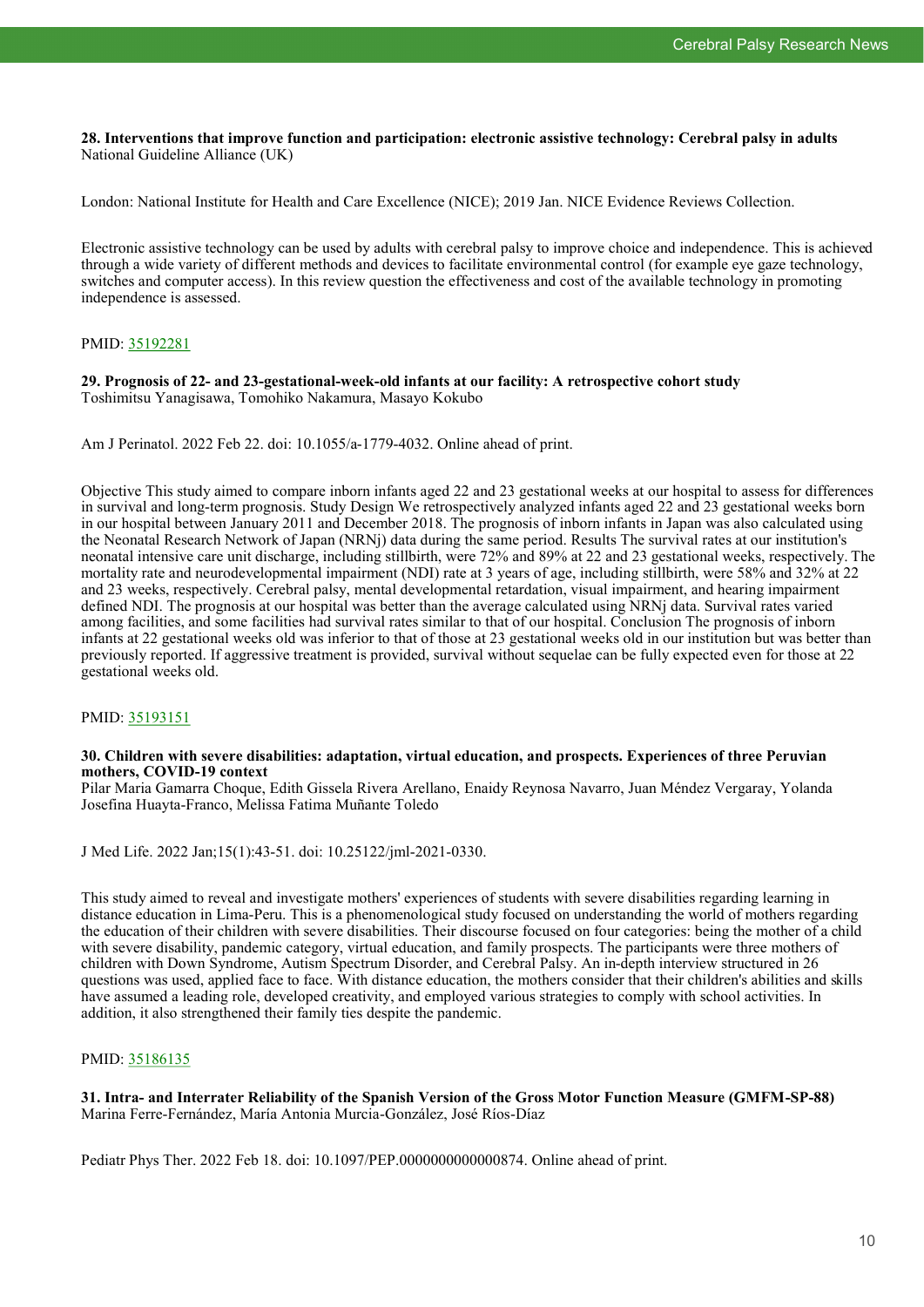Purpose: To assess intra- and interrater reliability of the Spanish version of the 88-item Gross Motor Function Measure (GMFM-SP-88), and its correlation to age and severity of children with cerebral palsy. Methods: Six raters assessed 50 videotapes and 4 viewed 50 recordings to determine intra- and interrater reliability, respectively. Intraclass correlation coefficients (ICCs), standard error of measurement (SEm), smallest real difference (SRD), and limits of agreement (LoA) were calculated. Results: Intra- and interrater reliability were excellent for both total (ICC2, $1 = 1.00$ , 95% confidence interval [CI] 0.99-1.00) and dimension scores (ICC2,1 = 0.99, 95% CI 0.99-1.00). The SEm and the SRD for the total score were acceptable (1.60 and 3.14, respectively). The average differences in dimension scores were below 1 and 0.1 points (95% LoA: -1.65 to 1.94, -1.06 to 0.86 for intra- and interrater reliability, respectively). Conclusions: The results support the potential use of the GMFM-SP-88 as a reliable tool, having correlation with age and severity. What this adds to the evidence: The GMFM-SP-88 is a reliable outcome measure to assess gross motor function in cerebral palsy. The GMFM-SP is the only tool available in Spanish to assess gross motor function in children and adolescents with cerebral palsy. The GMFM-SP-88 is a valuable resource for both Spanish physical therapists and researchers.

# PMID: [35184079](http://www.ncbi.nlm.nih.gov/pubmed/35184079)

**32. A Social Business Model of Early Intervention and Rehabilitation for People with Disability in Rural Bangladesh** Mahmudul Hassan Al Imam, Manik Chandra Das, Israt Jahan, Mohammad Muhit, Delwar Akbar, Nadia Badawi, Gulam Khandaker

Brain Sci. 2022 Feb 14;12(2):264. doi: 10.3390/brainsci12020264.

Background: Despite the high burden of childhood disability in low-and middle-income countries (LMICs), the opportunity for early intervention and rehabilitation is very limited. Studies have found that community-based rehabilitation service is effective for children with cerebral palsy (CP); however, such services are not readily available in LMICs, and services run by non-profit organisations on external funding are often not sustainable. In this study, we report the lesson learnt in establishing a social business model of early intervention and rehabilitation services for children with CP and adults with disabilities in a rural subdistrict of Bangladesh. Methods: Case study of a rural early intervention and rehabilitation centre (i.e., the model centre) implemented between May 2018 and September 2019. An economic evaluation incorporating gross margin analysis along with descriptive statistics was performed to assess the social business potentials of the model centre. Results: The establishment of this model centre cost ~5955 USD with an average monthly running cost of ~994 USD. During the 17 months study period, 7038 therapy sessions (average eight sessions per patient) were offered to 862 patients with musculoskeletal and neurological disorders. The most common clinical presentations were low back pain (35.6%;  $n = 307$ ). Six percent ( $n = 52$ ) of the attendees were children with CP (mean (SD) age 6.3 (4.0) years;  $35.7\%$  (n = 19) were female), who received 1392 sessions, on average 27 sessions per child. The centre reached the break-even point at the 13th month and remained profitable for the next 4 months of the study period. An average session fee of 2.2 USD resulted in a gross margin of -1458 USD and 1940 USD in 2018 and 2019, respectively. Revenue to cost ratios for the 2 years were 0.27:1 and 0.51:1 while average rates of return were -41.4% and 10.1%, respectively. Sensitivity analysis revealed that session numbers including 5000, 6000, 7000, 8000, 9000, and 10,000 were required to break even at the session fees of 3.0, 2.50, 2.0, 2.0, 1.5, and 1.5 USD, respectively. Conclusion: Our social business model of an early intervention and rehabilitation service provides evidence of enhancing access to services for children with CP as well as adults with disabilities while ensuring the sustainability of the services in rural Bangladesh.

# PMID: [35204026](http://www.ncbi.nlm.nih.gov/pubmed/35204026)

#### **33. Extreme prematurity: Risk and resiliency** Genevieve L Taylor, T Michael O'Shea

Curr Probl Pediatr Adolesc Health Care. 2022 Feb 15;101132. doi: 10.1016/j.cppeds.2022.101132. Online ahead of print.

Individuals born extremely preterm (before 28 weeks of gestation) comprise only about 0.7% of births in the United States and an even lower proportion in other high resource countries. However, these individuals account for a disproportionate number of children with cerebral palsy, intellectual deficit, autism spectrum disorder, attention deficit hyperactivity disorder, and epilepsy. This review describes two large multiple center cohorts comprised of individuals born extremely preterm: the EPICURE cohort, recruited 1995 in the United Kingdom and the Republic of Ireland, and the Extremely Low Gestational Age Newborn (ELGAN), recruited 2002-2004 in five states in the United States. The primary focus of these studies has been neurodevelopmental disorders, but also of interest are growth, respiratory illness, and parent- and self-reported global health and well-being. Both of these studies indicate that among individuals born extremely preterm the risks of most neurodevelopmental disorders are increased. Early life factors that contribute to this risk include perinatal brain damage, some of which can be identified using neonatal head ultrasound, bronchopulmonary dysplasia, and neonatal systemic inflammation. Prenatal factors, particularly the family's socioeconomic position, also appear to contribute to risk. For most adverse outcomes, the risk is higher in males. Young adults born extremely preterm who have neurodevelopmental impairment, as compared to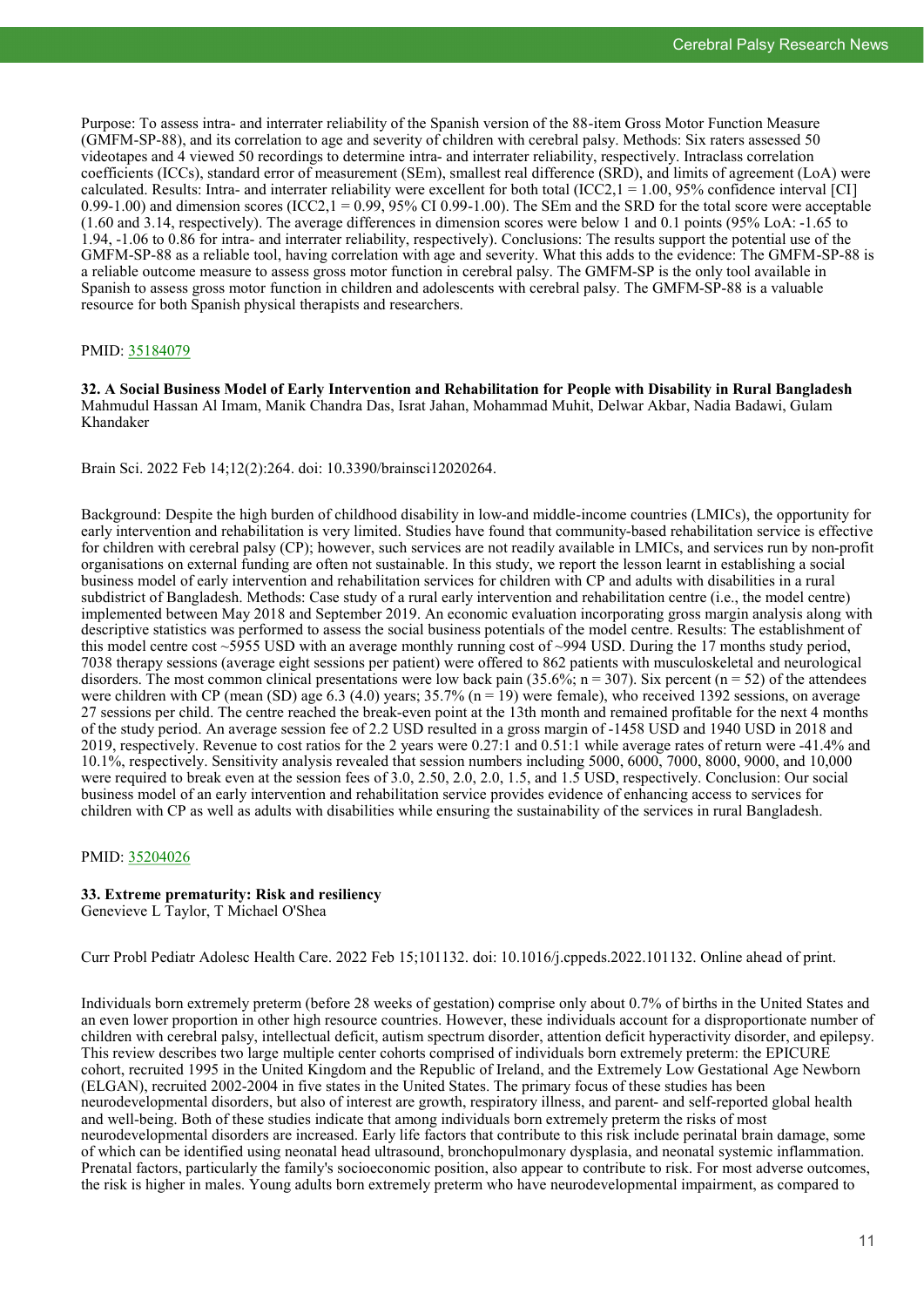those without such impairment, rate their quality of life lower. However, young adults born extremely preterm who do not have neurodevelopmental impairments rate their quality of life as being similar to that of young adults born at term. Finally, we summarize the current state of interventions designed to improve the life course of extremely premature infants, with particular focus on efforts to prevent premature birth and on postnatal efforts to prevent adverse neurodevelopmental outcomes.

# PMID: [35181232](http://www.ncbi.nlm.nih.gov/pubmed/35181232)

# **34. Cerebral palsy and the placenta: A review of the maternal-placental-fetal origins of cerebral palsy** Eric M Chin, Nicole Gorny, Maya Logan, Alexander H Hoon

Exp Neurol. 2022 Feb 20;114021. doi: 10.1016/j.expneurol.2022.114021. Online ahead of print.

Accumulating evidence from clinical and neuropathological study has identified a number of seemingly disparate associations carrying a predisposition for cerebral palsy (CP). We narratively reviewed clinical studies reporting associations between prenatal and perinatal environmental factors and the risk of developing CP. As expected, some processes with direct central nervous system involvement (e.g. perinatal hypoxic-ischemic encephalopathy or infectious encephalomalacia) carry >10% absolute risk of CP. Other acute perinatal processes including placental abruption, uterine rupture, and neonatal sepsis are also associated with increased risk of CP but carry <3% absolute risk of CP. Indirect markers of chronic placental insufficiency such as fetal and placental growth patterns are associated with increased risk of CP, and risk of CP in infants with growth abnormalities born extremely preterm exceeds 10%. We synthesize these findings within a framework of risk accumulating across several defined pre- and perinatal developmental windows. Causal links remain incompletely understood, but genetic background, the intrauterine environment, general fetal health, and fetal neurologic health all appear to contribute.

# PMID: [35196502](http://www.ncbi.nlm.nih.gov/pubmed/35196502)

#### **35. Best evidence for improving function in children with cerebral palsy: Success is within reach** Michelle Jackman, Leanne Sakzewski, Catherine Morgan, Roslyn N Boyd, Sue E Brennan, Katherine Langdon, Rachel A M

Dev Med Child Neurol. 2022 Feb 23. doi: 10.1111/dmcn.15186. Online ahead of print.

Toovey, Susan Greaves, Megan Thorley, Iona Novak

No abstract available

# PMID: [35199337](http://www.ncbi.nlm.nih.gov/pubmed/35199337)

# **36. Quality of Life and Its Association with Level of Functioning in Young Children with Cerebral Palsy** Indar Kumar Sharawat, Prateek Kumar Panda

Neuropediatrics. 2022 Feb 23. doi: 10.1055/s-0042-1743432. Online ahead of print.

Introduction: Quality of life (QOL) in older children, adolescents, and adults with cerebral palsy (CP) is significantly impaired. Level of functioning is one of the probable determinants of impairment in QOL. However, such studies in young children with CP are scarce in the literature. Methods: Parents of all consecutive children aged between 1 and 4 years with a confirmed diagnosis of CP completed the Infant Toddler Quality of Life (ITQOL) questionnaire. Total and individual subdomain scores of ITQOL were examined for association with the level of functioning measured by Gross Motor Function Classification System-Expanded & Revised (GMFCS E&R), Mini-Manual Ability Classification System (Mini-MACS), Communication Function Classification System (CFCS), and Eating and Drinking Ability Classification System (EDACS), with/without adjustment to probable confounding variables. Results: One hundred three children with CP (74 boys, mean age:  $2.6 \pm 0.9$  years, 49% lower and 39% middle socioeconomic status) were enrolled. All four scales (GMFCS, Mini-MACS, CFCS, and EDACS) describing levels of functioning had significant association with ITQOL total score  $(\beta = -0.19, -0.15, -0.11, -0.09,$  respectively), which persisted even after adjusting for confounding variables ( $p = 0.004, 0.01, 0.03$ , and 0.046, respectively). Among the confounding variables, uncontrolled seizures, significant vision impairment, lower socioeconomic status, type of CP, and institution of comprehensive rehabilitation measures for  $\geq 6$  months had a significant association with ITOOL score ( $p = 0.03$ , 0.04, 0.02, 0.02, and 0.01, respectively). Conclusion: Level of functioning as measured by GMFCS, Mini-MACS, EDACS, and CFCS is independent predictors of impairment in QOL in young children with CP.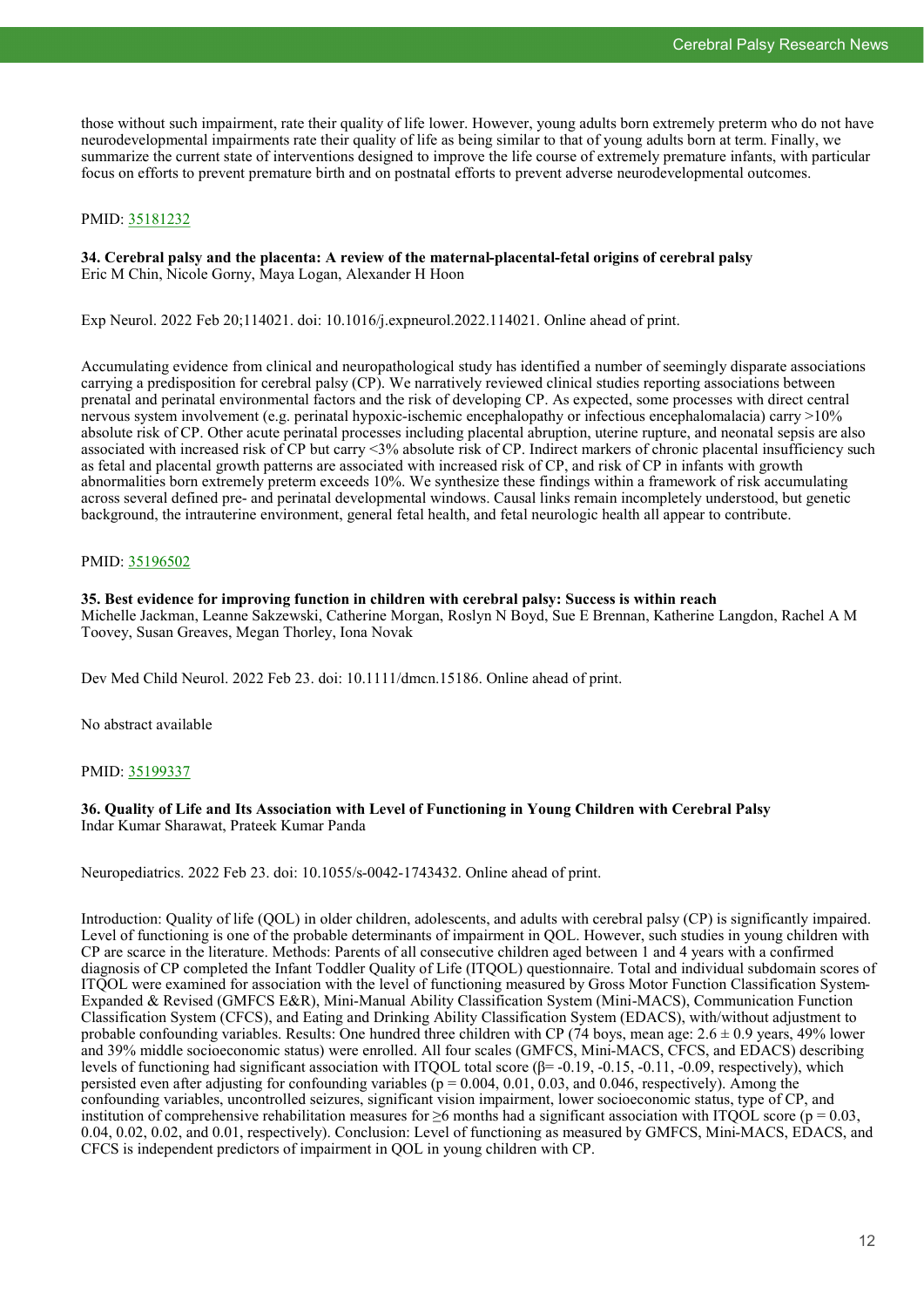# PMID: [35196712](http://www.ncbi.nlm.nih.gov/pubmed/35196712)

# **37. Reduced Cross-Sectional Muscle Growth Six Months after Botulinum Toxin Type-A Injection in Children with Spastic Cerebral Palsy**

Nathalie De Beukelaer, Guido Weide, Ester Huyghe, Ines Vandekerckhove, Britta Hanssen, Nicky Peeters, Julie Uytterhoeven, Jorieke Deschrevel, Karen Maes, Marlies Corvelyn, Domiziana Costamagna, Ghislaine Gayan-Ramirez, Anja Van Campenhout, Kaat Desloovere

Toxins (Basel). 2022 Feb 14;14(2):139. doi: 10.3390/toxins14020139.

Botulinum Neurotoxin type-A (BoNT-A) injections are widely used as first-line spasticity treatment in spastic cerebral palsy (SCP). Despite improved clinical outcomes, concerns regarding harmful effects on muscle morphology have been raised. Yet, the risk of initiating BoNT-A to reduce muscle growth remains unclear. This study investigated medial gastrocnemius (MG) morphological muscle growth in children with SCP ( $n = 26$ , median age of 5.2 years (3.5)), assessed by 3D-freehand ultrasound prior to and six months post-BoNT-A injections. Post-BoNT-A MG muscle growth of BoNT-A naive children (n = 11) was compared to (a) muscle growth of children who remained BoNT-A naive after six months ( $n = 11$ ) and (b) post-BoNT-A follow-up data of children with a history of BoNT-A treatment  $(n = 15)$ . Six months after initiating BoNT-A injection, 17% decrease in mid-belly cross-sectional area normalized to skeletal growth and 5% increase in echo-intensity were illustrated. These muscle outcomes were only significantly altered when compared with children who remained BoNT-A naive (+4% and -  $3\%$ , respectively,  $p < 0.01$ ). Muscle length growth persevered over time. This study showed reduced cross-sectional growth post-BoNT-A treatment suggesting that re-injections should be postponed at least beyond six months. Future research should extend follow-up periods investigating muscle recovery in the long-term and should include microscopic analysis.

# PMID: [35202166](http://www.ncbi.nlm.nih.gov/pubmed/35202166)

# **38. Validity and Reliability of Functional Independence Measure for Children (WeeFIM) for Children With Cerebral Palsy**

Goen-Woo Kim, Hyub Kim, Ju-Yeong Jeon, Jong-Sik Jang

Inquiry. Jan-Dec 2022;59:469580211072454. doi: 10.1177/00469580211072454.

Purpose: This study was conducted to verify the validity and reliability of the Functional Independence Measure for Children (WeeFIM) for children with cerebral palsy by verifying the construct validity, difficulty, suitability, and cultural differences using Rasch analysis. Methods: From May 1, 2015, to February 27, 2020, 105 children with cerebral palsy aged 6 months-95 months (7 years and 11 months old) from Hospital Y located in Korea were included. In WeeFIM, 18 items were divided into 3 areas: Self-care 8 items, Motor 5 items, and Cognition 5 items. Analysis and separation reliability were analyzed. Results: In the Self-care area, the Grooming item and in the Motor area, the Transfer (Tub, Shower) item were judged as inappropriate items, and the order of difficulty was arranged without excluding the unsuitable items. In Self-acre, the most difficult item was Bathing, the easiest items were Eating and Bladder management, and the separation reliability was .87, the most difficult item in Motor was Stair, and the easiest item was Locomotion, and the separation reliability was .99. In Cognition, the most difficult item was Problem Solving, the easiest item was Communication, and the separation reliability was .95. Conclusion: The reliability and validity of WeeFIM was verified for children with cerebral palsy by applying Rasch Analysis. In future research, it is thought that additional research should be conducted by dividing the children by age and type so that they can be generalized.

# PMID: [35199570](http://www.ncbi.nlm.nih.gov/pubmed/35199570)

# **39. Utilizing a Team Kinesiology Model to Support Rehabilitative Care in Patients**

Paulette M Yamada, Joe Priest

Int J Environ Res Public Health. 2022 Feb 13;19(4):2079. doi: 10.3390/ijerph19042079.

An approach that provides a standardized way of continuing rehabilitative care to help patients return to their lives and activities of daily living (ADL) in an economical and efficient manner is the Team Kinesiology Model (TKM). Many patients who are given a life-altering diagnosis (i.e., paralysis due to spinal cord injury, cerebral palsy, or cancer) are unable to return to employment, their family or a pre-diagnosis quality of life (QOL) given the current health care resources. This is a longstanding, and urgent problem as population aging and rising multi-morbidity is projected to negatively impact all regions of the world. Utilization of mid-level rehabilitation services is a proposed method to increase accessibility to all populations,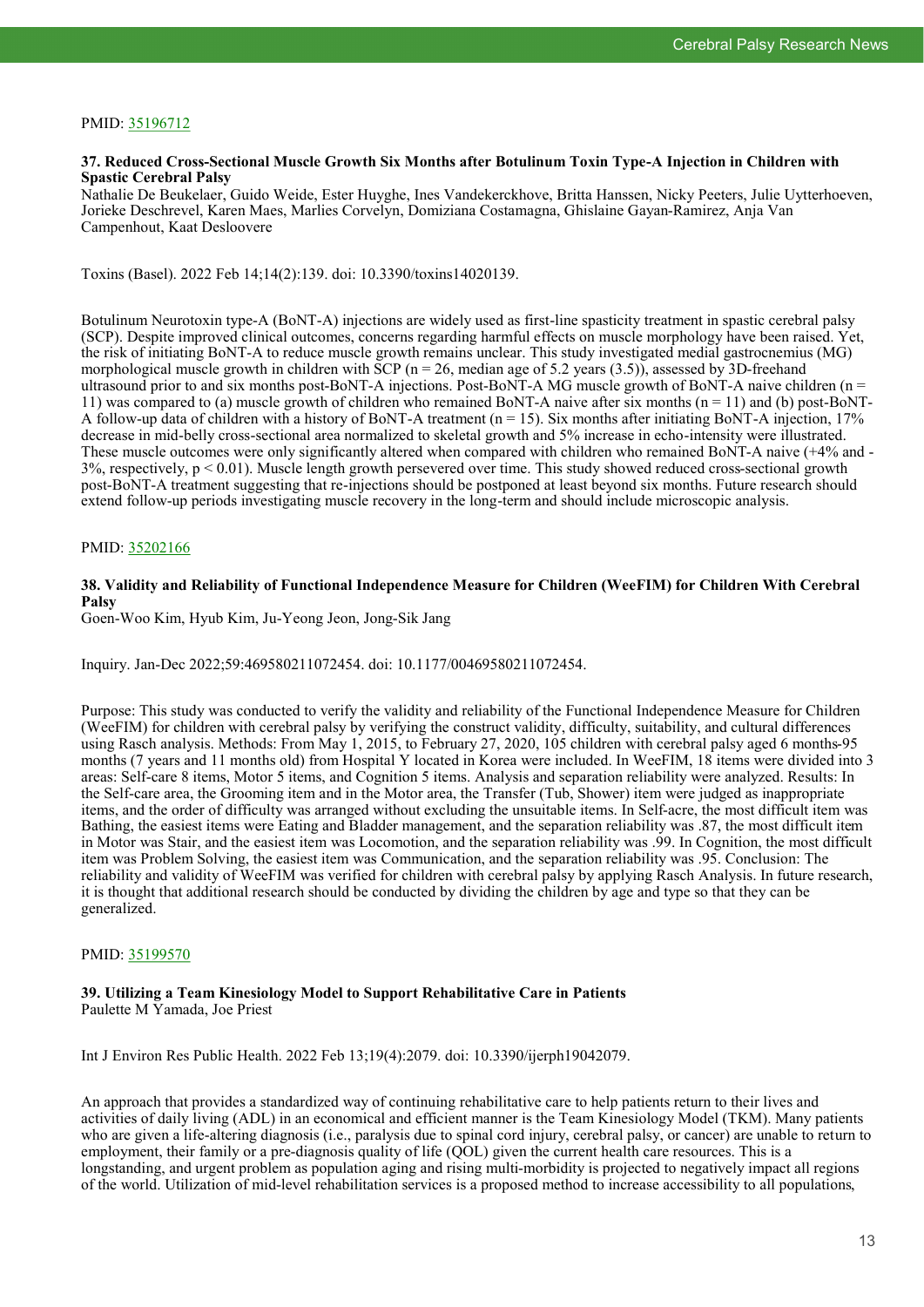including those of lower socioeconomic status or minority populations. Capitalizing on this idea, we describe two different programs that use the TKM to provide rehabilitative services to patients who were diagnosed with nervous system dysfunction or cancer. This model benefits the patient by improving physical fitness, psychosocial function, and QOL. Furthermore, we provide specific examples that show how this approach could have further-reaching impacts on society, education and research. Integrating kinesiologists and TKM in health care could assist in workflow, long-term health surveillance, rehabilitation and improvement of QOL.

#### PMID: [35206268](http://www.ncbi.nlm.nih.gov/pubmed/35206268)

#### **40. Advance care plan discussion among parents of children with cerebral palsy**

Farah Khalid, Swee Im Ng Voon, Lai Choo Ong, Wei Kang Lim, Limin Li, Azirah Adnan, Vigneswari Ganesan, Chee Ming Teh, Choong Yi Fong

Dev Med Child Neurol. 2022 Feb 25. doi: 10.1111/dmcn.15184. Online ahead of print.

Aim: To evaluate parental perception of advance care plan (ACP) discussions in families of Malaysian children with bilateral cerebral palsy (CP) classified in Gross Motor Function Classification System levels IV or V for (1) acceptance of the ACP discussion, (2) feedback on the usefulness of ACP discussion, and (3) exploration of possible factors related to parental acceptance of ACP. Method: This was a prospective pre- and post-ACP discussion questionnaire study for parents of children with bilateral CP. Results: Sixty-nine patients were recruited to the study; 64 (93%) had at least one additional comorbidity. The median age was 8 years (interquartile range 5 years 1 month-11 years 6 months). Fifty-seven (82.6%) parents found the ACP discussion acceptable, and most reported positive feedback on various components of the discussion (88.4-97.1%). Onethird of participants were not comfortable discussing end-of-life care plans. On multivariate analysis, parents who were comfortable discussing end-of-life care plans were more likely to find the ACP discussion acceptable (odds ratio 27.78, 95% confidence interval 2.9-265.1,  $p = 0.004$ ). Interpretation: Most parents of Malaysian children with bilateral CP reported the ACP discussion as both acceptable and beneficial. Parents need to be comfortable about discussing end-of-life care plans for their child to enable the ACP discussion to be an acceptable experience.

# PMID: [35213736](http://www.ncbi.nlm.nih.gov/pubmed/35213736)

#### **41. Australasian Academy of Cerebral Palsy and Developmental Medicine and the International Alliance of Academies of Childhood Disability, Abstracts for the Conference, 1-5 March 2022, Melbourne, Australia** No authors listed

Dev Med Child Neurol. 2022 Mar;64 Suppl 2:5-107. doi: 10.1111/dmcn.15159.

No abstract available

# PMID: [35211960](http://www.ncbi.nlm.nih.gov/pubmed/35211960)

# **42. Configuration of services: service design access to primary and secondary care: Cerebral palsy in adults** National Guideline Alliance (UK)

London: National Institute for Health and Care Excellence (NICE); 2019 Jan. NICE Evidence Reviews Collection.

Adults with cerebral palsy have the same health requirements as other adults in terms of screening, diagnosis, monitoring and management, but may have additional requirements and face additional difficulties accessing these services. Barriers may be environmental, organizational, social, or due to complications of Cerebral Palsy. This review question analyses the clinical and cost effectiveness of how services are structured and delivered.

# PMID: [35192271](http://www.ncbi.nlm.nih.gov/pubmed/35192271)

#### **43. Configuration of services: service design: Cerebral palsy in adults** National Guideline Alliance (UK)